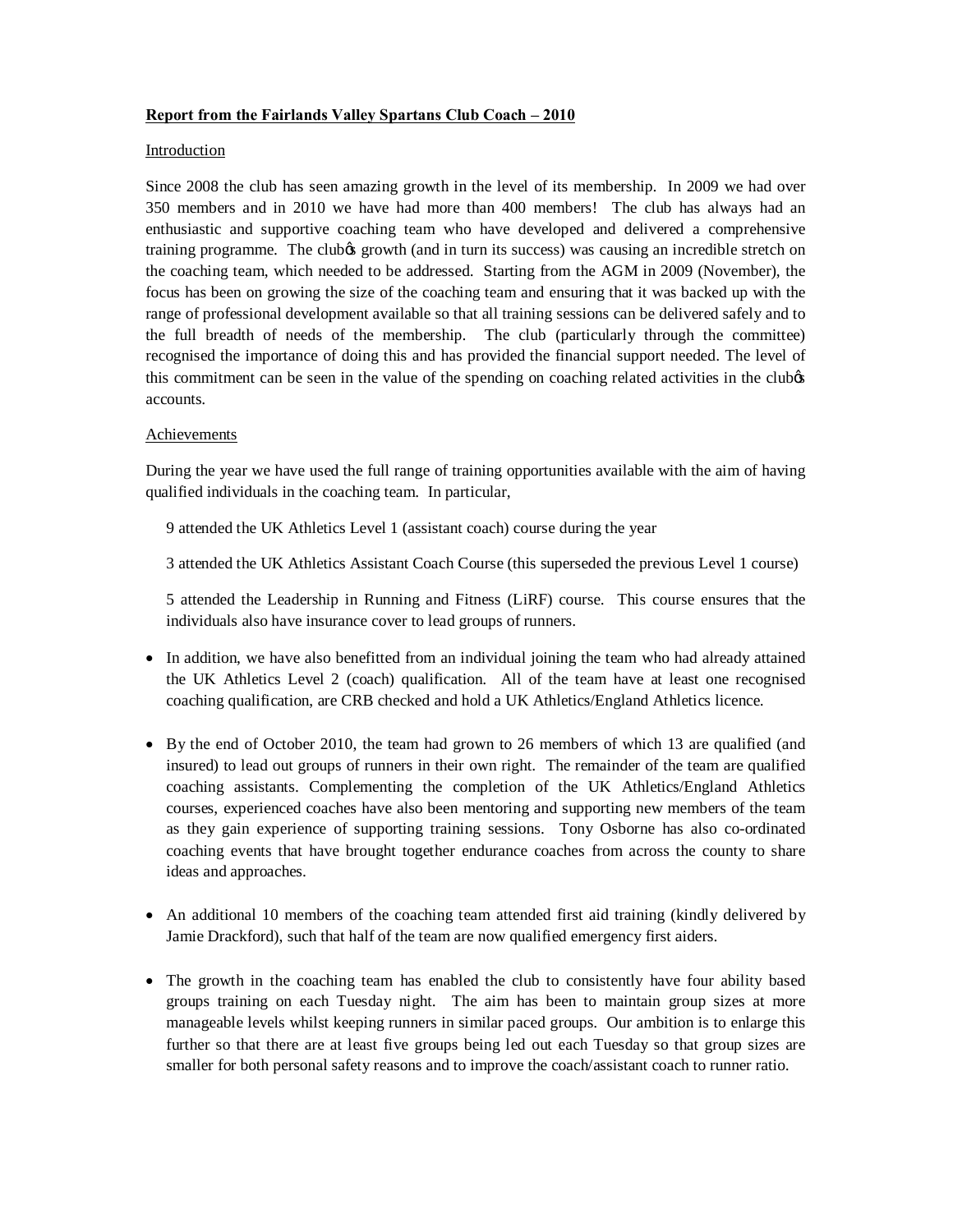- During 2010 every member of the coaching team was given a running vest that clearly identifies them as a coach and also has their name on the front. This was designed to improve both their visibility within the training group(s) and to ensure that runners were able to get to know more of the much enlarged coaching team.
- Each month during 2010 the team have published their newsletter called -Catch a Coacha This was designed to complement the material that was available in the -Catch a Coache section of the club website. Feedback from members has been positive and there is a growing range of features being included in the newsletter.
- The coaching team have met regularly during 2010 to draft and then finalise the club training schedules and also discuss a range of items that relate to coaching within the club and the development of the coaching team.
- The training programme developed by the coaching team has included the popular Spring Marathon training schedule (with a particular focus on the ever popular London and Edinburgh marathons 6 thank you Paul Holgate!) and also half marathon training. Katrina Doyle has continued to lead out a Sunday run that has offered distances of between 5 and 11 miles whilst I have led out groups covering distances of between 10 and 23 miles. As we start to look at the training for the Spring 2011 marathon and a half marathon season, these runs will continue to be a feature so that we cater for runners of all abilities and range of training objectives.
- The team were able to draw on its expertise in both track and field to give training sessions on sprint starts, high jump, long jump, shot and discuss. This supported members taking part in the Club's track and field competition as well as those that were taking part in track and field competitions/activities such as EVAC.
- The coaching team invited members of the Lucozade Sport team to carry out hydration testing and talk to members about sports nutrition. We are hoping that this will be a continued working relationship with Lucozade Sport.
- Members of the coaching team have led regular multistage fitness (bleep) tests. A total of 58 different runners have taken one or more of the tests.

## Further steps

During 2009 and 2010 UK Athletics reviewed and amended the coaching development pathway. The first of the new Assistant Coach courses were attended by 3 members of the team. We are currently awaiting the availability of the new endurance/off track Coach module that has superseded the previous Level 2 and Level 3 Coach qualification. A number of the Assistance Coaches within the team have expressed an interest in completing the qualification, an important step in further strengthening the team. In addition, a further 4 members of the team are about to complete the Leadership in Running and Fitness course. The combined effect of this will be that over 75% of the team will be qualified and insured to lead groups of runners in their own right. This continued focus